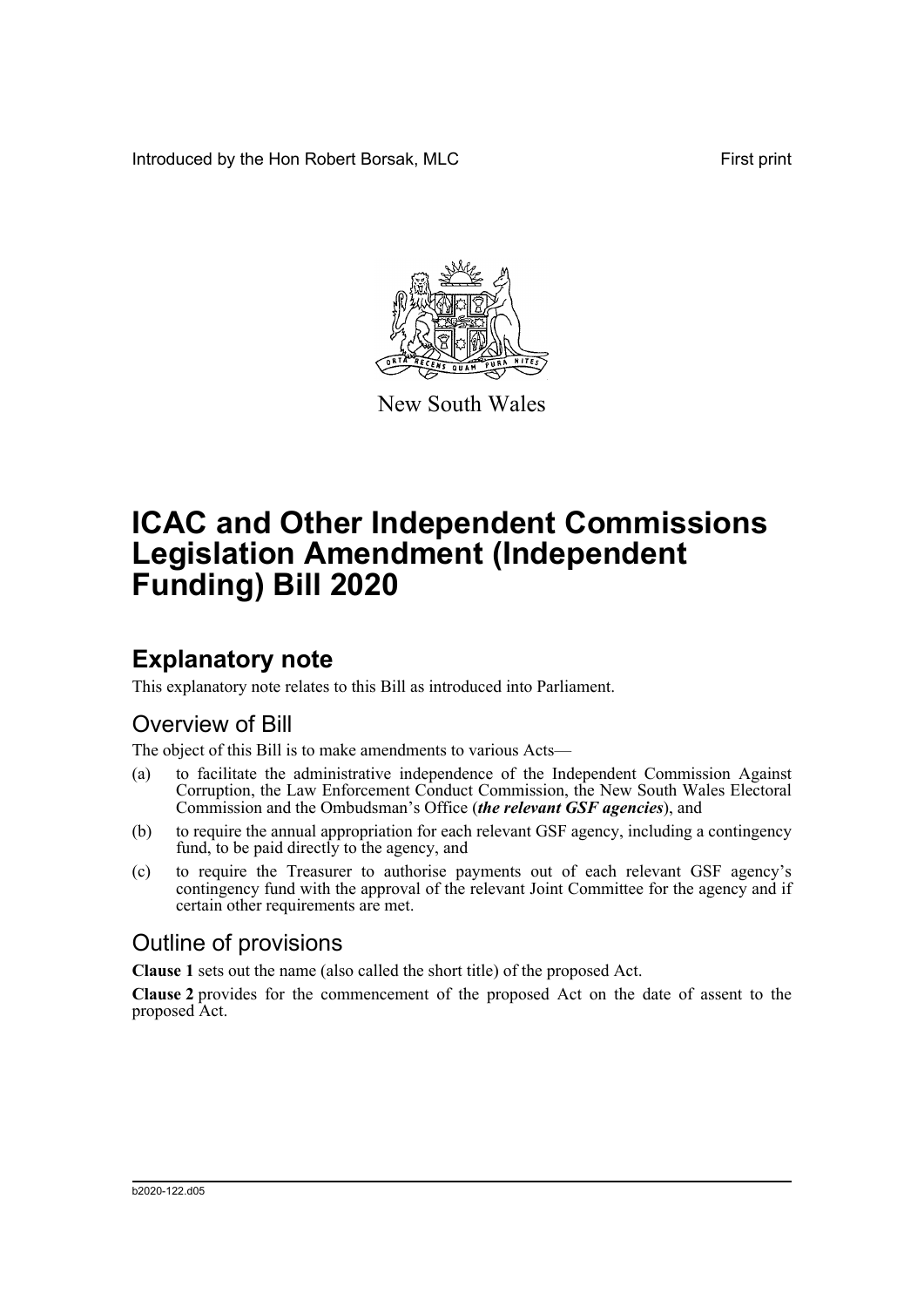ICAC and Other Independent Commissions Legislation Amendment (Independent Funding) Bill 2020 [NSW] Explanatory note

#### **Schedule 1 Amendment of Government Sector Employment Act 2013 No 40**

The proposed amendment amends Schedule 1 to the *Government Sector Employment Act 2013* to specify, as a separate Public Service agency, the Office of the Independent Commission Against Corruption (*ICAC*).

#### **Schedule 2 Amendment of Government Sector Finance Act 2018 No 55**

**Schedule 2[2]** specifies the Law Enforcement Conduct Commission as a separate GSF agency. **Schedule 2<sup>[1]</sup>** makes a consequential amendment.

**Schedule 2[3]** inserts proposed section 4.6A, which—

- (a) specifies that an appropriation made by the annual Appropriation Act to each relevant GSF agency is taken to include, as a contingency fund for the annual reporting period, an amount equal to 25% of the appropriation made (the *contingency fund*), and
- (b) requires an appropriation made by the annual Appropriation Act to each relevant GSF agency to be paid directly out of the Consolidated Fund to the agency, and
- (c) requires the Treasurer to authorise the payment of a requested sum out of the contingency fund for a relevant GSF agency if the appropriation has otherwise been exhausted, the total payments authorised will not exceed the contingency fund, the Joint Committee for the agency has approved the payment and any other requirements prescribed by the regulations have been met.

### **Amendments to other Acts**

**Schedules 3–6** amend the *Electoral Act 2017*, the *Independent Commission Against Corruption Act 1988*, the *Law Enforcement Conduct Commission Act 2016* and the *Ombudsman Act 1974* respectively, with the effect that—

- (a) the Joint Committee for each relevant GSF agency is required to review the information for use in Budget preparations prepared by  $\overline{C}AC$  for the purpose of section 4.5 of the *Government Sector Finance Act 2018* and to make recommendations to the Treasurer on priorities for funding having regard to the information, and
- (b) the relevant GSF agency is required to refer to the Joint Committee a request for payment of a sum out of the agency's contingency fund.

The Joint Committee may approve the request if the sum is no more than is necessary in the public interest to fund expenditure to meet the purpose for which the sum is required and if any other requirements prescribed by the regulations have been met.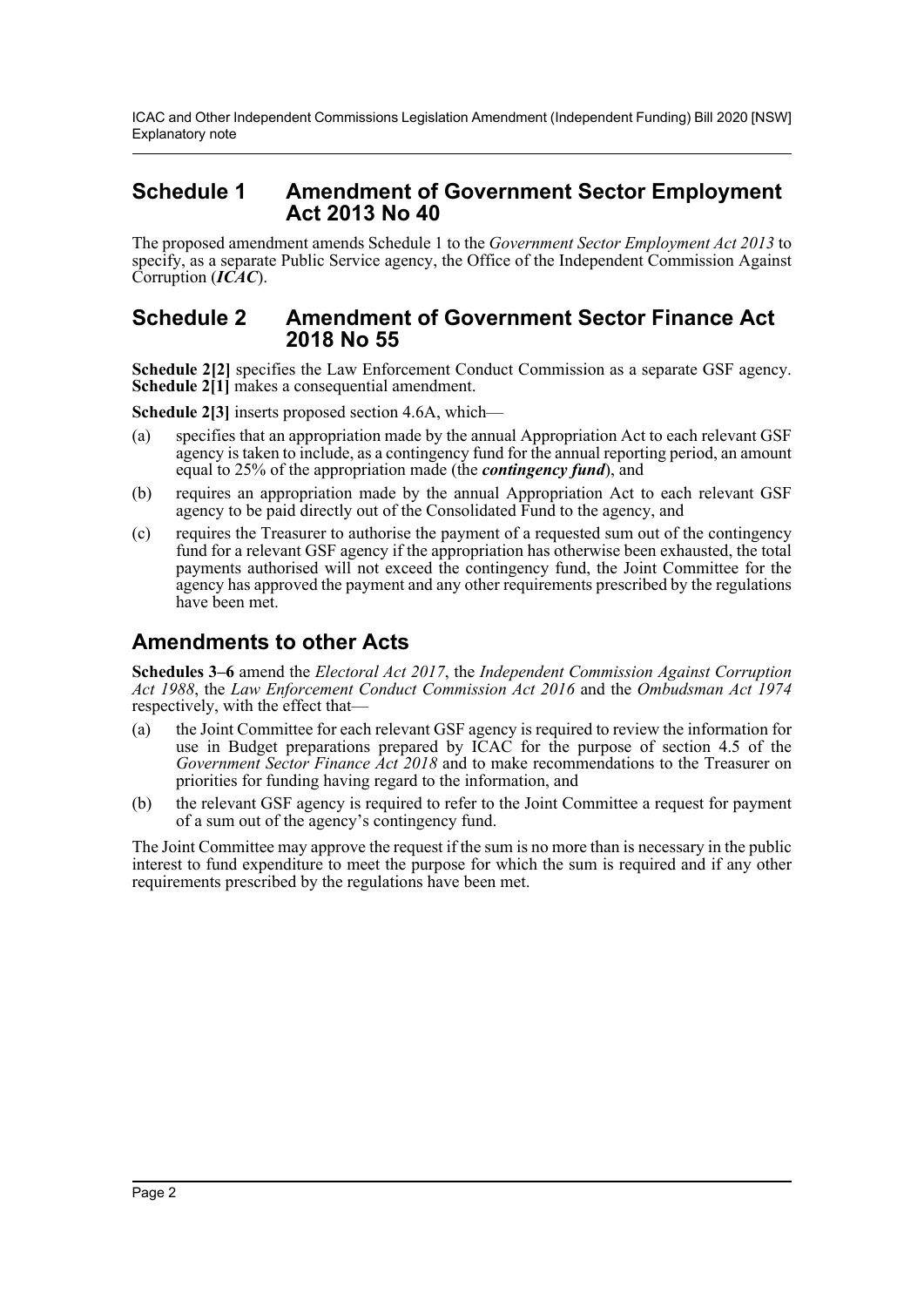Introduced by the Hon Robert Borsak, MLC First print



New South Wales

# **ICAC and Other Independent Commissions Legislation Amendment (Independent Funding) Bill 2020**

### **Contents**

|                   |   |                                                                                 | Page |
|-------------------|---|---------------------------------------------------------------------------------|------|
|                   |   | Name of Act                                                                     | 2    |
|                   | 2 | Commencement                                                                    | 2    |
| Schedule 1        |   | Amendment of Government Sector Employment Act 2013 No 40                        | 3    |
| <b>Schedule 2</b> |   | <b>Amendment of Government Sector Finance Act 2018 No 55</b>                    | 4    |
| <b>Schedule 3</b> |   | Amendment of Electoral Act 2017 No 66                                           | 6    |
| <b>Schedule 4</b> |   | <b>Amendment of Independent Commission Against Corruption Act</b><br>1988 No 35 | 7    |
| <b>Schedule 5</b> |   | <b>Amendment of Law Enforcement Conduct Commission Act 2016</b><br><b>No 61</b> | 8    |
| Schedule 6        |   | Amendment of Ombudsman Act 1974 No 68                                           | 9    |
|                   |   |                                                                                 |      |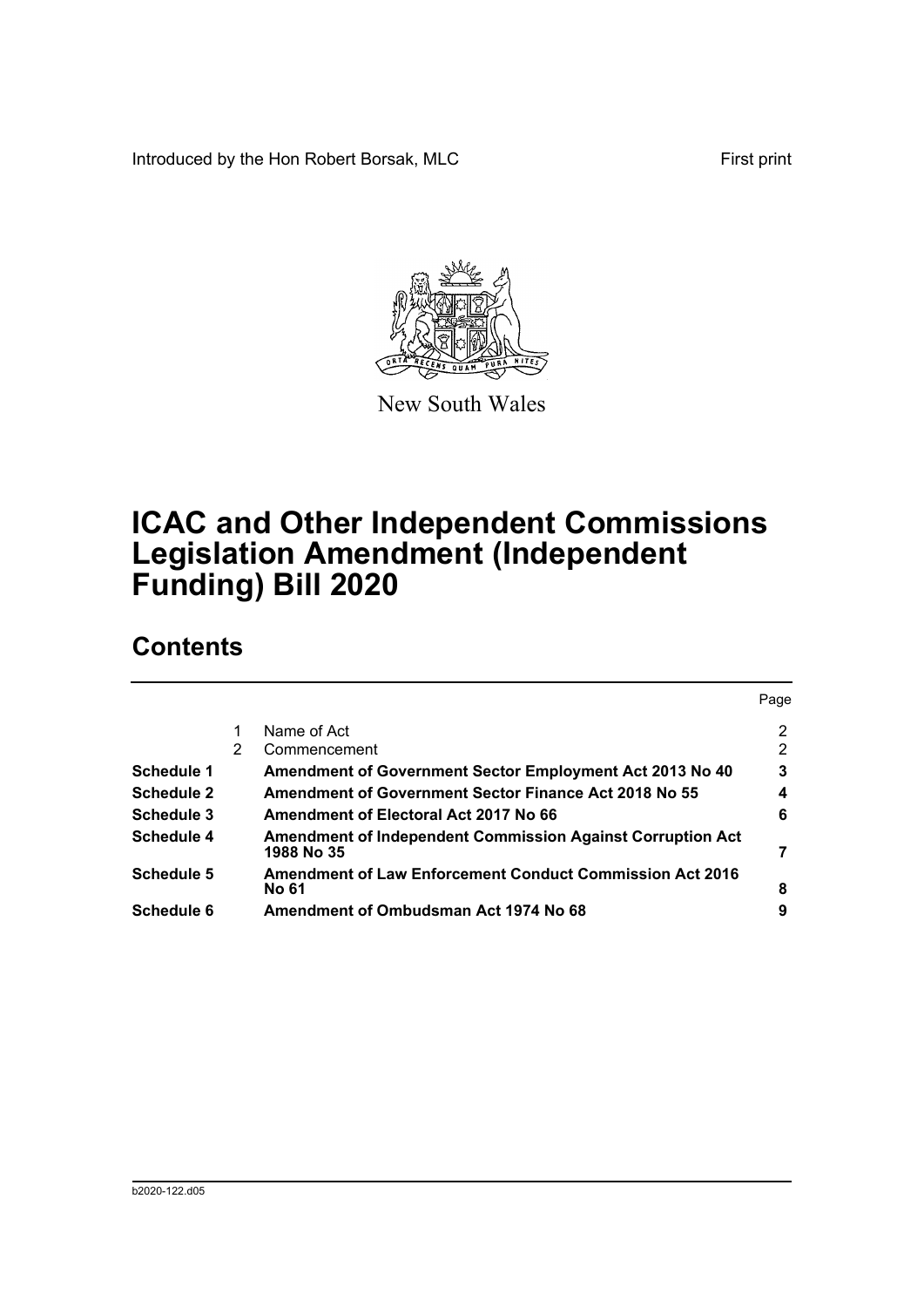

New South Wales

## **ICAC and Other Independent Commissions Legislation Amendment (Independent Funding) Bill 2020**

No , 2020

#### **A Bill for**

An Act to make amendments to various Acts to provide for further parliamentary oversight relating to the adequacy of funding for the Independent Commission Against Corruption, the Law Enforcement Conduct Commission, the New South Wales Electoral Commission and the Ombudsman's Office; to require the annual appropriation for each of those bodies to be allocated separately from other agencies and that it include a contingency amount available for use in special circumstances; to provide for further administrative independence of those bodies; and for related purposes.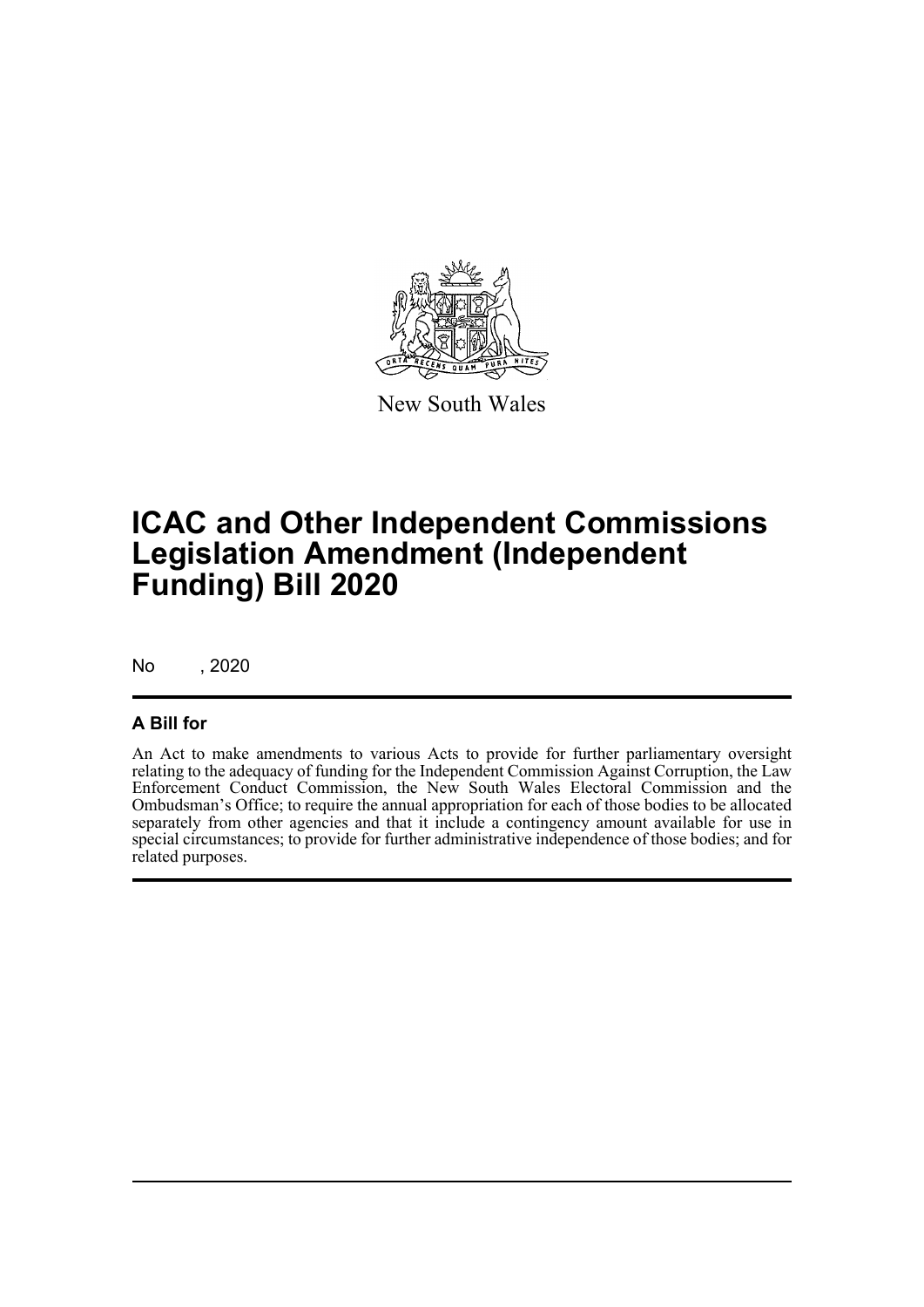ICAC and Other Independent Commissions Legislation Amendment (Independent Funding) Bill 2020 [NSW]

<span id="page-4-1"></span><span id="page-4-0"></span>

| The Legislature of New South Wales enacts—                                                                      |        |
|-----------------------------------------------------------------------------------------------------------------|--------|
| Name of Act                                                                                                     | 2      |
| This Act is the ICAC and Other Independent Commissions Legislation Amendment<br>(Independent Funding) Act 2020. | 3<br>4 |
| Commencement                                                                                                    | 5      |
| This Act commences on the date of assent to this Act.                                                           | 6      |
|                                                                                                                 |        |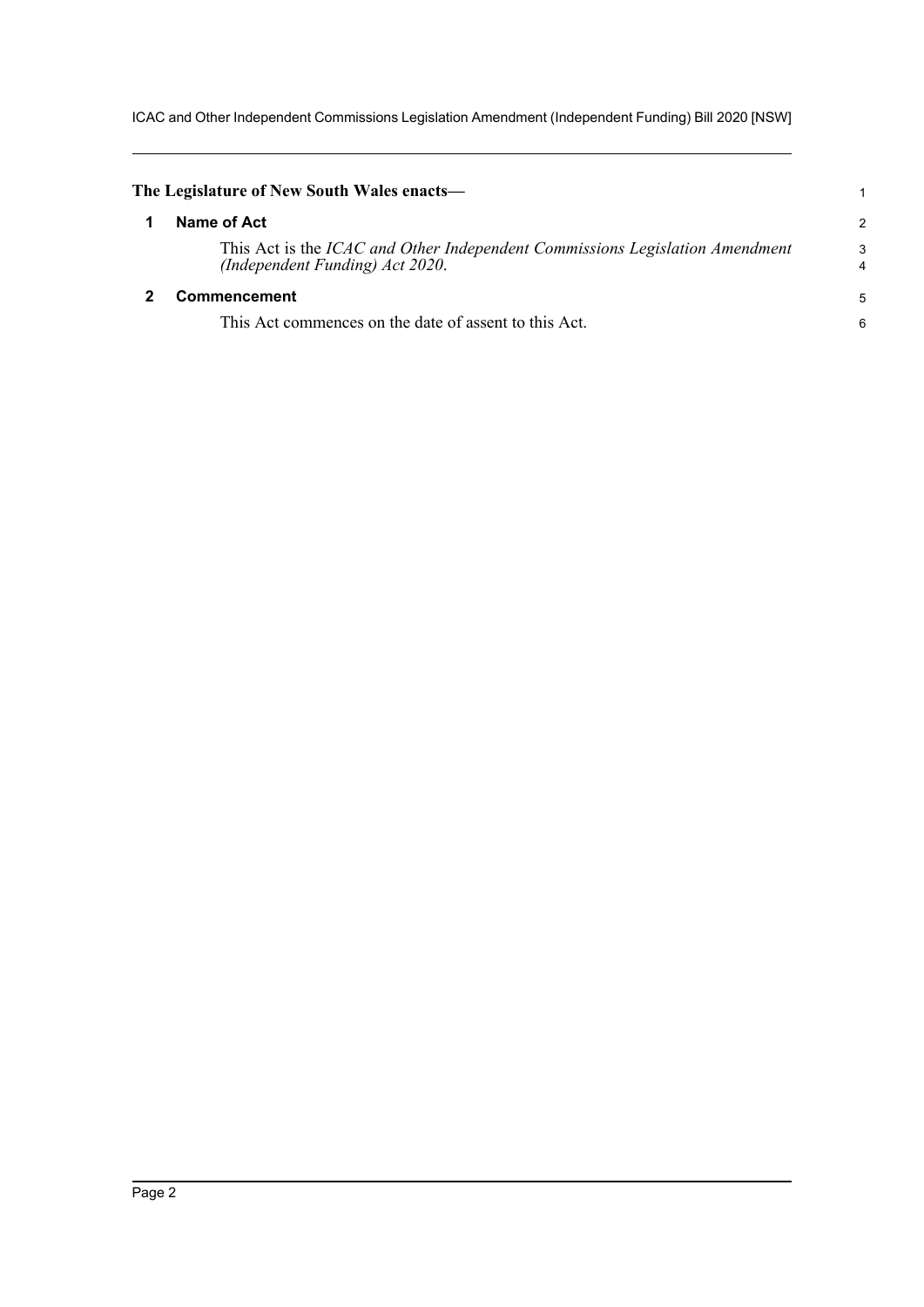ICAC and Other Independent Commissions Legislation Amendment (Independent Funding) Bill 2020 [NSW] Schedule 1 Amendment of Government Sector Employment Act 2013 No 40

<span id="page-5-0"></span>

| <b>Schedule 1</b> | <b>Amendment of Government Sector Employment</b><br>Act 2013 No 40 |    |
|-------------------|--------------------------------------------------------------------|----|
|                   | <b>Schedule 1 Public Service agencies</b>                          | -3 |
|                   | Insert in appropriate order in Part 3—                             | 4  |

Office of the Independent Commission Against Corruption

\*Chief Executive Officer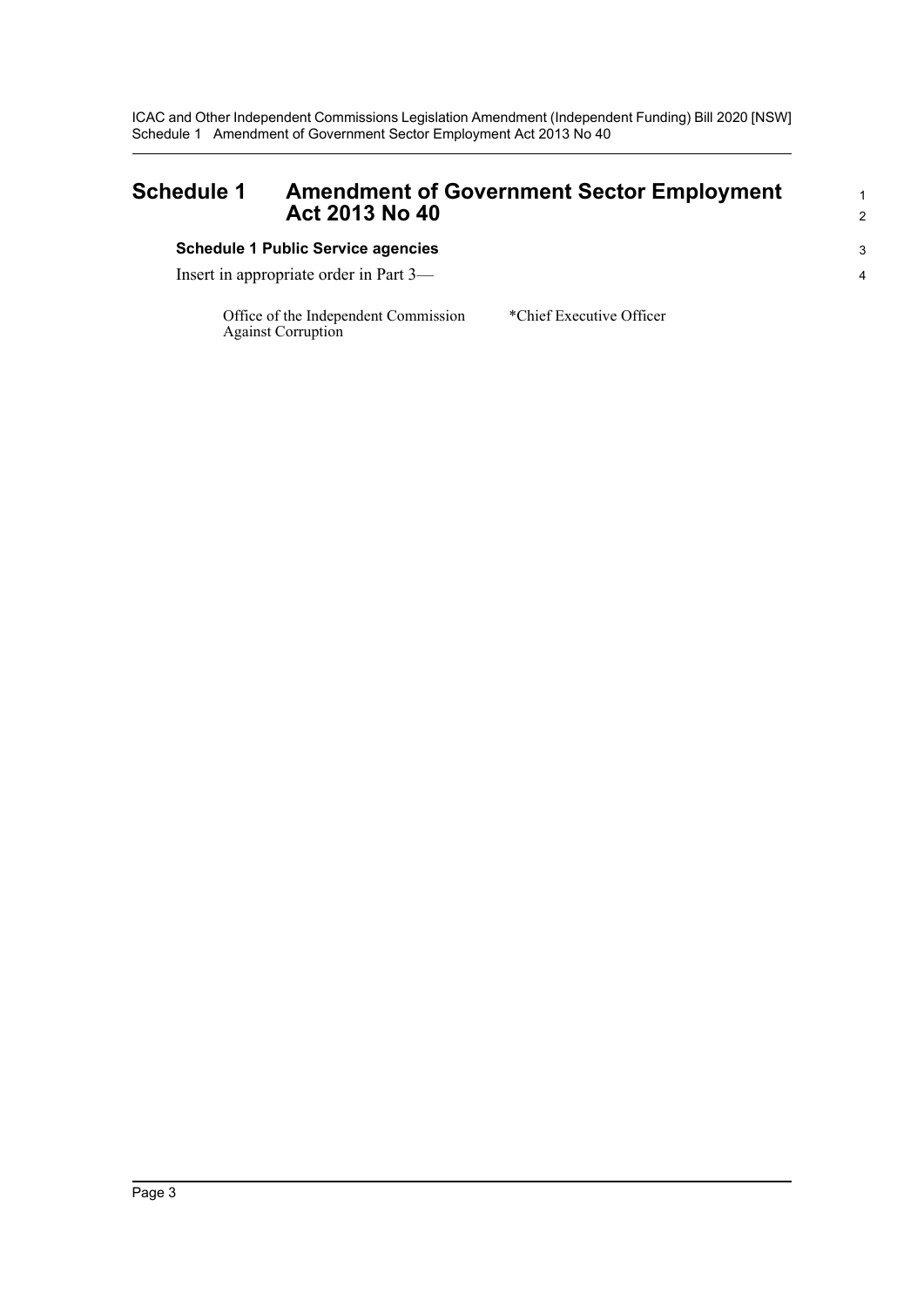ICAC and Other Independent Commissions Legislation Amendment (Independent Funding) Bill 2020 [NSW] Schedule 2 Amendment of Government Sector Finance Act 2018 No 55

<span id="page-6-0"></span>

|       | <b>Schedule 2</b>                      |                     | <b>Amendment of Government Sector Finance Act</b><br>2018 No 55                                                                                                                                                                                | $\mathbf{1}$<br>$\overline{2}$ |  |  |
|-------|----------------------------------------|---------------------|------------------------------------------------------------------------------------------------------------------------------------------------------------------------------------------------------------------------------------------------|--------------------------------|--|--|
| [1]   |                                        |                     | <b>Section 2.4 GSF agencies</b>                                                                                                                                                                                                                | 3                              |  |  |
|       |                                        |                     | Omit section $2.4(1)(e)$ .                                                                                                                                                                                                                     | 4                              |  |  |
| [2]   | <b>Section 2.5 Separate GSF agency</b> |                     |                                                                                                                                                                                                                                                |                                |  |  |
|       |                                        |                     | Insert after section $2.5(1)(c)$ —                                                                                                                                                                                                             | 5<br>6                         |  |  |
|       |                                        |                     | the Law Enforcement Conduct Commission,<br>(ca)                                                                                                                                                                                                | $\overline{7}$                 |  |  |
| $[3]$ |                                        | <b>Section 4.6A</b> |                                                                                                                                                                                                                                                | 8                              |  |  |
|       |                                        |                     | Insert after section 4.6—                                                                                                                                                                                                                      | 9                              |  |  |
|       | 4.6A                                   |                     | Money to be paid out of Consolidated Fund directly to certain separate GSF<br>agencies                                                                                                                                                         | 10<br>11                       |  |  |
|       |                                        | (1)                 | This section applies only to the following separate GSF agencies—                                                                                                                                                                              | 12                             |  |  |
|       |                                        |                     | the Independent Commission Against Corruption,<br>(a)                                                                                                                                                                                          | 13                             |  |  |
|       |                                        |                     | the Law Enforcement Conduct Commission,<br>(b)                                                                                                                                                                                                 | 14                             |  |  |
|       |                                        |                     | the New South Wales Electoral Commission,<br>(c)                                                                                                                                                                                               | 15                             |  |  |
|       |                                        |                     | the Ombudsman's Office.<br>(d)                                                                                                                                                                                                                 | 16                             |  |  |
|       |                                        | (2)                 | The appropriation made by the annual Appropriation Act to an agency is taken<br>to include, as a contingency fund for the annual reporting period, an amount<br>equal to 25% of the appropriation made (the <i>contingency fund</i> ).         | 17<br>18<br>19                 |  |  |
|       |                                        | (3)                 | Despite any other provision of this Act, an appropriation made by the annual<br>Appropriation Act to an agency, including the contingency fund, must be paid<br>out of the Consolidated Fund directly to the agency.                           | 20<br>21<br>22                 |  |  |
|       |                                        | (4)                 | The Treasurer must, at the request of an agency, authorise the payment of a<br>sum out of the contingency fund if—                                                                                                                             | 23<br>24                       |  |  |
|       |                                        |                     | the appropriation made by the annual Appropriation Act for the agency<br>(a)<br>for the annual reporting period has been exhausted, and                                                                                                        | 25<br>26                       |  |  |
|       |                                        |                     | payments authorised to be made under this section will not exceed the<br>(b)<br>contingency fund, and                                                                                                                                          | 27<br>28                       |  |  |
|       |                                        |                     | the relevant Joint Committee has approved the payment of the sum, and<br>(c)                                                                                                                                                                   | 29                             |  |  |
|       |                                        |                     | any other requirements prescribed by the regulations have been met.<br>(d)                                                                                                                                                                     | 30                             |  |  |
|       |                                        | (5)                 | The Treasurer must cause details of an authorisation to be included in the<br>Budget Papers for the next annual reporting year for the NSW Government.                                                                                         | 31<br>32                       |  |  |
|       |                                        | (6)                 | In this section-                                                                                                                                                                                                                               | 33                             |  |  |
|       |                                        |                     | relevant Joint Committee means the following-                                                                                                                                                                                                  | 34                             |  |  |
|       |                                        |                     | for the Independent Commission Against Corruption-the Committee<br>(a)<br>on the Independent Commission Against Corruption constituted under<br>section 63 of the Independent Commission Against Corruption Act<br>1988,                       | 35<br>36<br>37<br>38           |  |  |
|       |                                        |                     | for the Law Enforcement Conduct Commission and the Ombudsman's<br>(b)<br>Office—the Committee on the Ombudsman, the Law Enforcement<br>Conduct Commission and the Crime Commission constituted under<br>section 31A of the Ombudsman Act 1974, | 39<br>40<br>41<br>42           |  |  |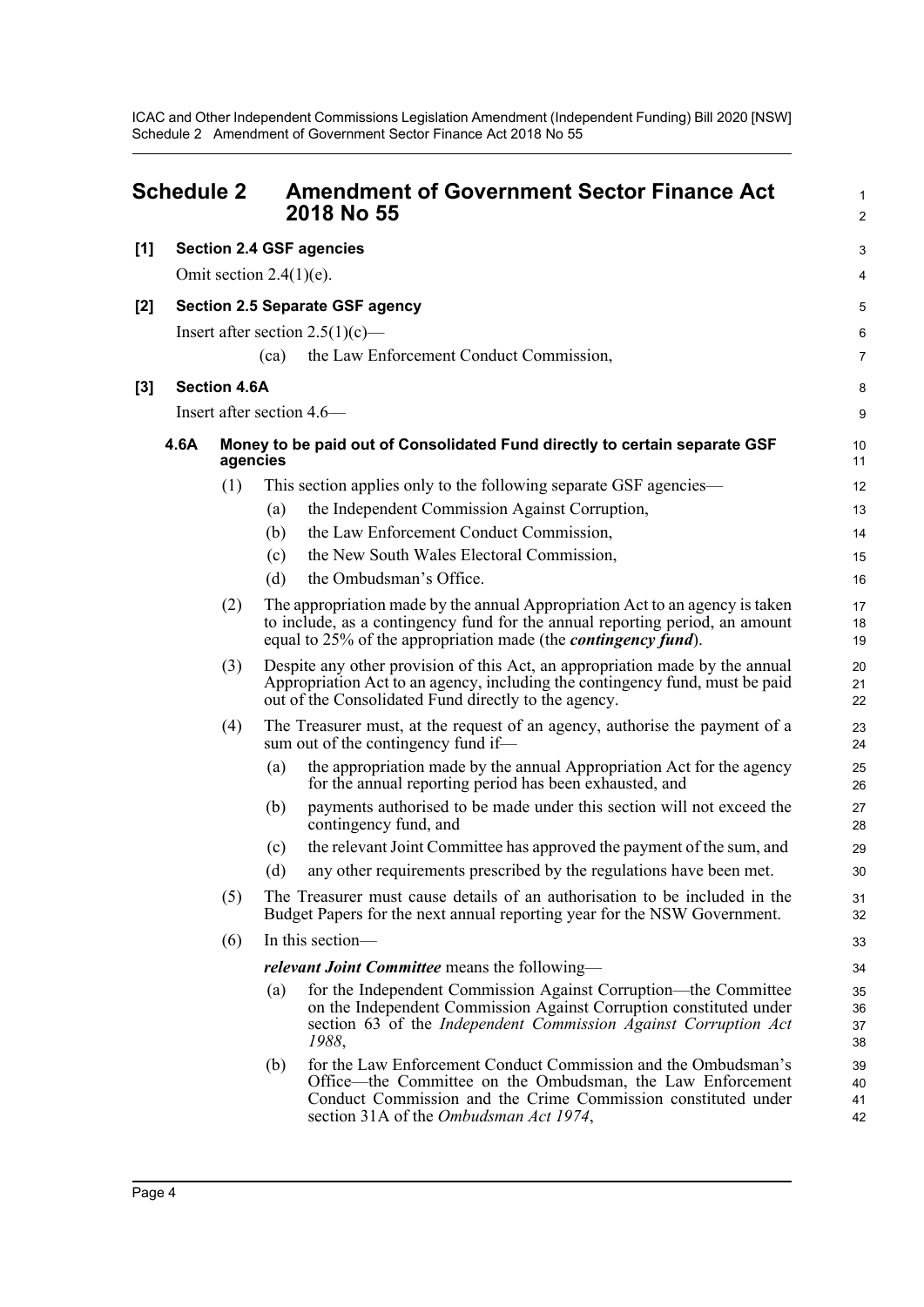ICAC and Other Independent Commissions Legislation Amendment (Independent Funding) Bill 2020 [NSW] Schedule 2 Amendment of Government Sector Finance Act 2018 No 55

> (c) for the New South Wales Electoral Commission—the Joint Standing Committee on Electoral Matters.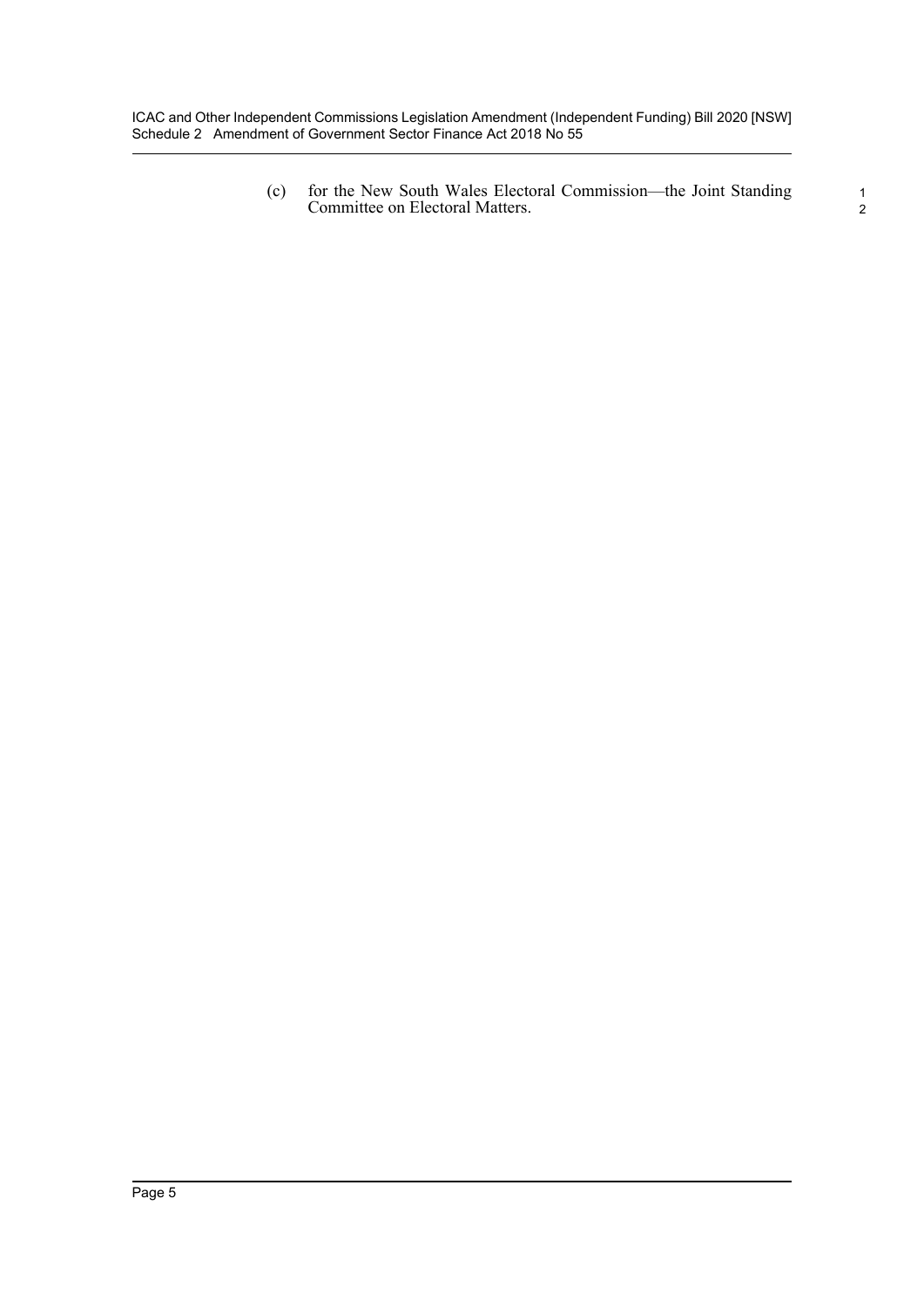ICAC and Other Independent Commissions Legislation Amendment (Independent Funding) Bill 2020 [NSW] Schedule 3 Amendment of Electoral Act 2017 No 66

<span id="page-8-0"></span>

| <b>Schedule 3</b>        |                    | <b>Amendment of Electoral Act 2017 No 66</b>                                                                                                                                                     |                          |  |  |
|--------------------------|--------------------|--------------------------------------------------------------------------------------------------------------------------------------------------------------------------------------------------|--------------------------|--|--|
|                          | Part 2, Division 4 |                                                                                                                                                                                                  | $\overline{2}$           |  |  |
| Insert after Division 3— |                    |                                                                                                                                                                                                  |                          |  |  |
|                          | <b>Division 4</b>  | <b>Joint Standing Committee on Electoral Matters</b>                                                                                                                                             | 4                        |  |  |
| 16A                      |                    | <b>Review of Budget preparations</b>                                                                                                                                                             | 5                        |  |  |
|                          |                    | The Joint Standing Committee on Electoral Matters must—                                                                                                                                          | $6\phantom{1}6$          |  |  |
|                          |                    | review the information for use in Budget preparations prepared by the<br>(a)<br>Electoral Commission for the purpose of section 4.5 of the <i>Government</i><br>Sector Finance Act 2018, and     | $\overline{7}$<br>8<br>9 |  |  |
|                          |                    | make recommendations to the Treasurer on priorities for funding<br>(b)<br>having regard to the information.                                                                                      | 10<br>11                 |  |  |
| 16B                      |                    | Approval of payment of sums out of contingency fund                                                                                                                                              | 12                       |  |  |
|                          | (1)                | The Commission is to refer to the Joint Standing Committee on Electoral<br>Matters a request for payment of a sum out of the Commission's contingency<br>fund during an annual reporting period. | 13<br>14<br>15           |  |  |
|                          | (2)                | The Joint Standing Committee on Electoral Matters may approve the request<br>$if$ —                                                                                                              | 16<br>17                 |  |  |
|                          |                    | the sum is no more than is necessary in the public interest to fund<br>(a)<br>expenditure to meet the purpose for which the sum is required, and                                                 | 18<br>19                 |  |  |
|                          |                    | any other requirements prescribed by the regulations have been met.<br>(b)                                                                                                                       | 20                       |  |  |
|                          | (3)                | In this section-                                                                                                                                                                                 | 21                       |  |  |
|                          |                    | <b><i>contingency fund</i></b> has the same meaning as in section 4.6A of the <i>Government</i><br>Sector Finance Act 2018.                                                                      | 22<br>23                 |  |  |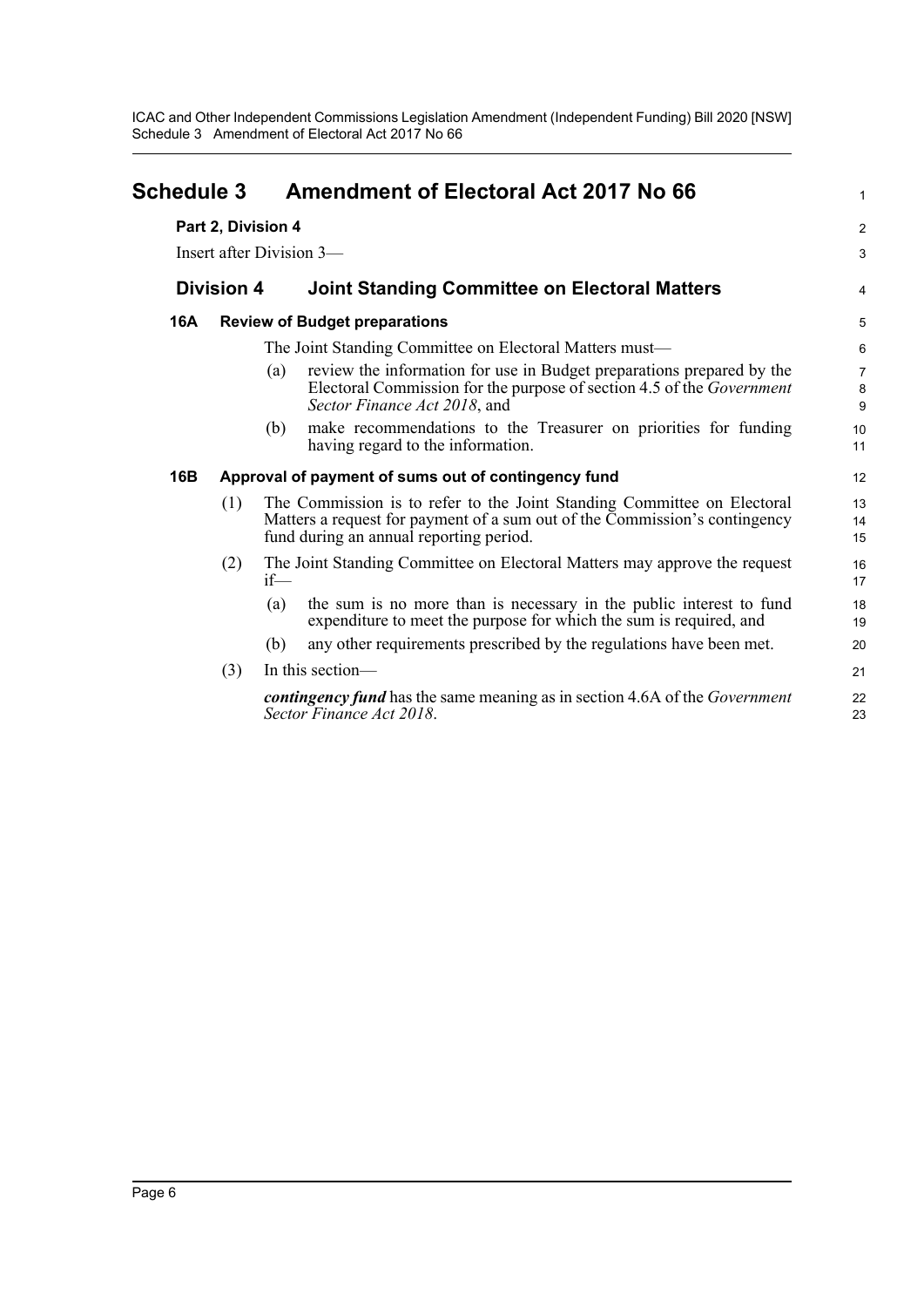ICAC and Other Independent Commissions Legislation Amendment (Independent Funding) Bill 2020 [NSW] Schedule 4 Amendment of Independent Commission Against Corruption Act 1988 No 35

<span id="page-9-0"></span>

| <b>Schedule 4</b> |                             | <b>Amendment of Independent Commission Against</b><br><b>Corruption Act 1988 No 35</b> |  |
|-------------------|-----------------------------|----------------------------------------------------------------------------------------|--|
| [1]               | <b>Section 64 Functions</b> |                                                                                        |  |

Insert after section  $64(1)(e)$ —

(f) to review the information for use in Budget preparations prepared by the Commission for the purpose of section 4.5 of the *Government Sector Finance Act 2018* and to make recommendations to the Treasurer on priorities for funding having regard to the information.

1  $\overline{2}$ 

9 10

#### **[2] Section 64B**

Insert after section 64A—

#### **64B Approval of payment of sums out of contingency fund**

- (1) The Commission is to refer to the Joint Committee a request for payment of a sum out of the Commission's contingency fund during an annual reporting period.
- (2) The Joint Committee may approve the request if—
	- (a) the sum is no more than is necessary in the public interest to fund expenditure to meet the purpose for which the sum is required, and
	- (b) any other requirements prescribed by the regulations have been met.
- (3) In this section *contingency fund* has the same meaning as in section 4.6A of the *Government Sector Finance Act 2018*. 19  $20$ 21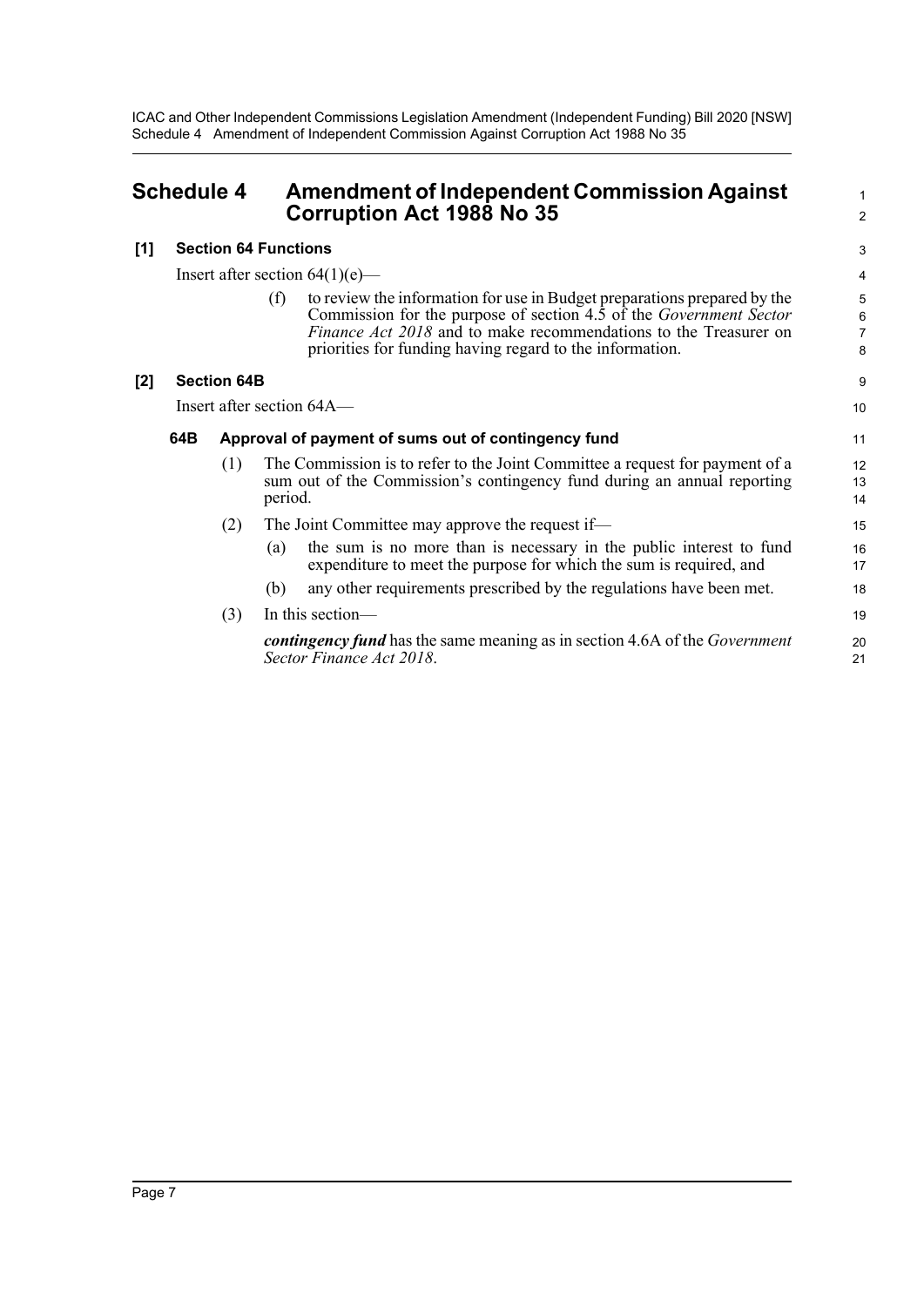ICAC and Other Independent Commissions Legislation Amendment (Independent Funding) Bill 2020 [NSW] Schedule 5 Amendment of Law Enforcement Conduct Commission Act 2016 No 61

<span id="page-10-0"></span>

| <b>Schedule 5</b> |                              |                     | <b>Amendment of Law Enforcement Conduct</b><br><b>Commission Act 2016 No 61</b> |                                                                                                                                                                                                                                                                                       |                  |
|-------------------|------------------------------|---------------------|---------------------------------------------------------------------------------|---------------------------------------------------------------------------------------------------------------------------------------------------------------------------------------------------------------------------------------------------------------------------------------|------------------|
| [1]               | <b>Section 131 Functions</b> |                     |                                                                                 |                                                                                                                                                                                                                                                                                       | 3                |
|                   |                              |                     |                                                                                 | Insert after section $131(1)(e)$ —                                                                                                                                                                                                                                                    | 4                |
|                   |                              |                     | (f)                                                                             | to review the information for use in Budget preparations prepared by the<br>Commission for the purpose of section 4.5 of the Government Sector<br><i>Finance Act 2018</i> and to make recommendations to the Treasurer on<br>priorities for funding having regard to the information. | 5<br>6<br>7<br>8 |
| [2]               |                              | <b>Section 131A</b> |                                                                                 |                                                                                                                                                                                                                                                                                       | 9                |
|                   | Insert after section 131-    |                     |                                                                                 |                                                                                                                                                                                                                                                                                       | 10               |
|                   | 131A                         |                     |                                                                                 | Approval of payment of sums out of contingency fund                                                                                                                                                                                                                                   | 11               |
|                   |                              | (1)                 |                                                                                 | The Commission is to refer to the Joint Committee a request for payment of a<br>sum out of the contingency fund during an annual reporting period.                                                                                                                                    | 12<br>13         |
|                   |                              | (2)                 |                                                                                 | The Joint Committee may approve the request if—                                                                                                                                                                                                                                       | 14               |
|                   |                              |                     | (a)                                                                             | the sum is no more than is necessary in the public interest to fund<br>expenditure to meet the purpose for which the sum is required, and                                                                                                                                             | 15<br>16         |
|                   |                              |                     | (b)                                                                             | any other requirements prescribed by the regulations have been met.                                                                                                                                                                                                                   | 17               |
|                   |                              | (3)                 |                                                                                 | In this section-                                                                                                                                                                                                                                                                      | 18               |
|                   |                              |                     |                                                                                 | <b>contingency fund</b> has the same meaning as in section 4.6A of the <i>Government</i><br>Sector Finance Act 2018.                                                                                                                                                                  | 19<br>20         |